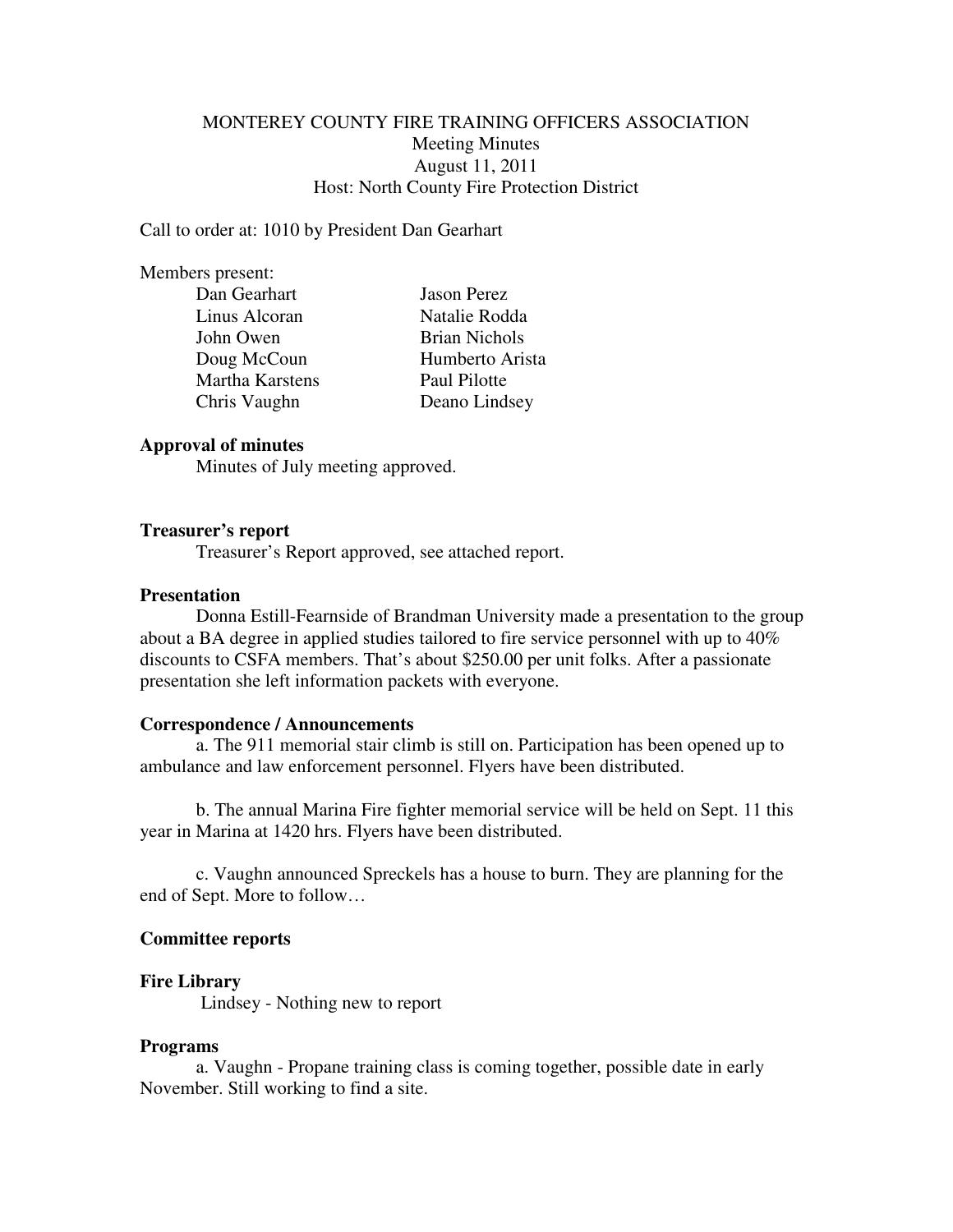b. Arista - MCOE will host Standardized emergency training for schools on Aug 24, 8:30-1200

 c. Gearhart - Gave a recap of the one day wild land fire training session at Hunter Liggett. 4 agencies participated. Lunch was provided by the TOs. A safety briefing was held, training focused on mobile attack, hose lays and firing operations. All participants were issued certificates for 8 hours of RT-130 training. Total cost about \$333.00.

## **Web site**

 Gearhart - The site is up and running splendidly. If you have something you'd like to get on the site (photos, documents, power points etc) contact Dan.

## **Fire Academy**

 Rodda - Prevention 1A is happening now. It looks like the Investigation 2A in Oct. will be a go. The MPC budget is pretty tight; they are looking at creative ways to reduce expenditures. Fire Academy fees are going up next semester to \$2,900 per student.

# **Chief's liaison** - Arista

 a. NGEN, the user advisory group is looking for representation from each fire agency to make sure their needs are being met. If you're interested contact Chief Rich Foster.

b. John Mount is the new fire com manager

 c. CPR training is transitioning from the county to Cal Fire. Contact Skip Ratsep ASAP with your card needs for folks who are expiring between now and December. Public safety personnel only.

 d. The following have been approved by the Chief Assoc. and can be found on the TO's web site.

- Mutual Aid matrix has been approved and distributed. Revisions are to be made in January and publication to be in March of each year.
- Out of County Strike Team Response Plan
- Lost Trapped Disoriented FF Command
- XMY Operational Policies and Procedures- Sec 3
- Sec 8 Appendix A Hardware Templates
- Sec 8 Appendix B Accountability Checklist
- Sec 8 Appendix C RIC Group Supervisor worksheet
- Sec 8 Appendix D Critical Fireground Factors
- Sec 8 Appendix E RIC Worksheet
- Sec 8 Appendix F RIC Branch Director Worksheet
- Sec 8 Appendix G RIC Air Management Form
- Sec 8 Fireground Safety System Draft. To be trained on and adjusted for final approval.
- Sec 8 Policy Emergency Button Programming
- Sec 8 Policy FF Lost/Trapped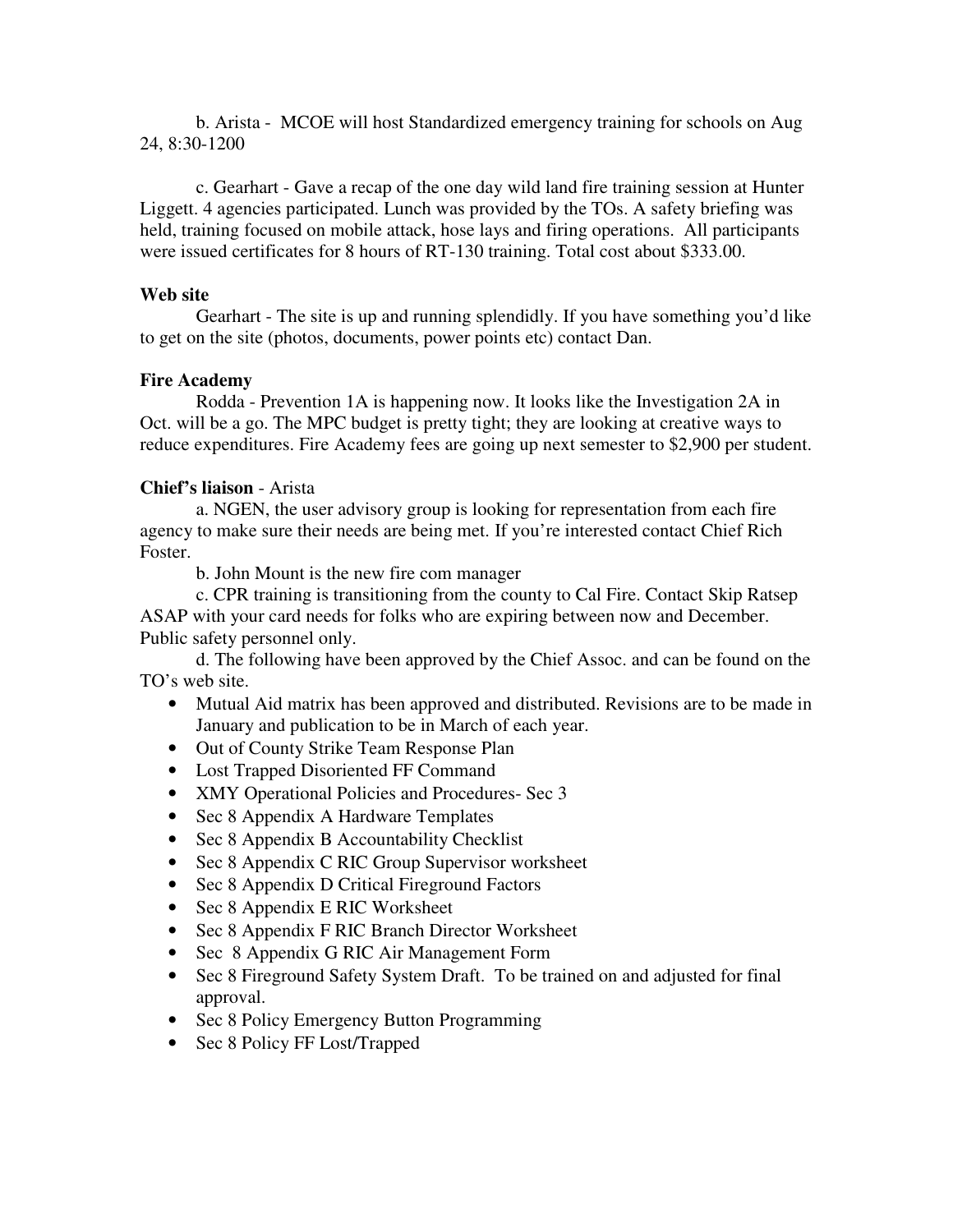## **Old Business**

 a. Liability insurance - Gearhart reported that a comprehensive policy that would cover the corporation and Officers will cost \$2,000 -@2,500 per year. Motion by Rodda to move forward in purchasing said insurance. Second by Lindsey, Motion passed.

 b. Wild Land School - There was a long discussion about the WLFS. The group talked about everything from the planning, coordination, cost and personnel hours that go into putting together the school as we know it, to the mission of the training officers and the original intent of the school. It was noted there is an incredible effort by those involved to make it happen only to be occasionally cancelled at the last moment due to circumstances beyond our control. Additionally it was noted the economy aint what it used to be and most fire agencies budgets are going to be tight for the foreseeable future.

 So in light of the above, it was the consensus of the group to revamp the WLFS to reflect the reality of the times we are in. The concept is to still offer wild land fire fighting training but to it scale back, to several one day sessions over a period of several weeks later in the summer. The TOs would provide overhead staff and logistical support for the day but no fire camp would be established. By bumping it later in the summer we would be assured the fuel is cured and ready to burn.

Motioned by Karstens : For the Training Officers to support and pursue this modified version to the Wild Land Fire School for 2012 where single day training is offered over a period of time and shall be reviewed annually.

Second By Rodda, Motion passed.

c. Budget Dan reported on the executive committee budget meeting. The committee is endeavoring to develop a spending plan that designates funds for various programs and savings, yet stays within projected revenue.

# **New Business**

a. McCoun - The new Out of County response update is out. It's on the TO's web site. b. Vauhgn - The updated Fire Ground Safety System is out (also on the web site). Vaughn reports the Chiefs association would like the TO's to come up with a plan to provide training county wide on the updated plan. Vaughn is working on dates times and locations. More to follow…

## Good of the Order

a. A "Chem pack" policy is coming your way courtesy of the county EMS agency.

# **Meeting Adjourned**

At 1235 hours